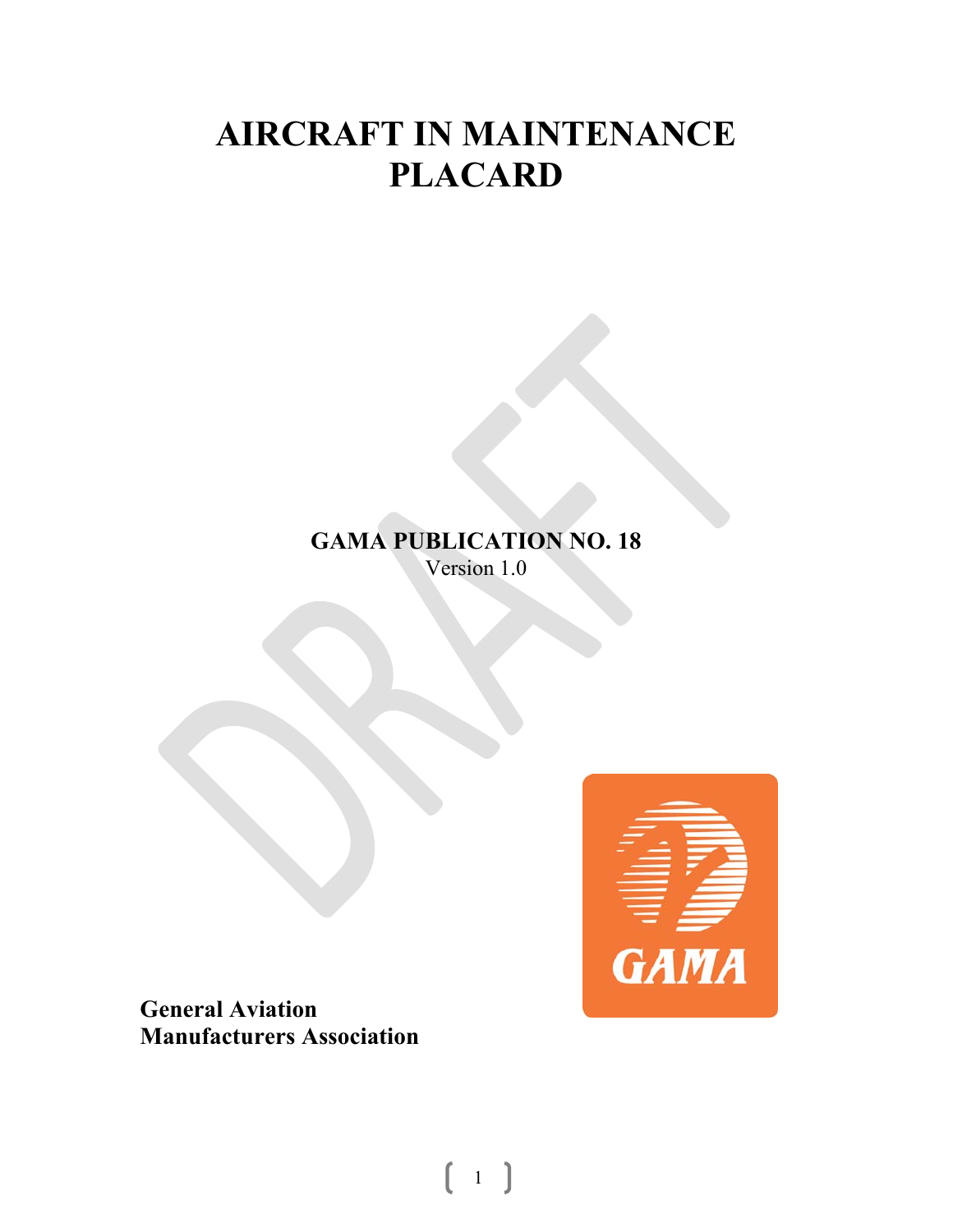## **AIRCRAFT IN MAINTENANCE PLACARD**

This placard to be used to mitigate the risk of an aircraft undergoing maintenance being flown before returned to service or an aircraft which airworthiness has been determined to be in question.

### **GAMA PUBLICATION NO. 16**

Issued January 30, 2016

#### **Prepared and Published by:**  General Aviation Manufacturers Association 1400 K Street NW, Suite 801 Washington, DC 20005 (202) 393-1500 **www.GAMA.aero**

© Copyright 2016 General Aviation Manufacturers Association Washington, DC All Rights Reserved.

2  $\vert$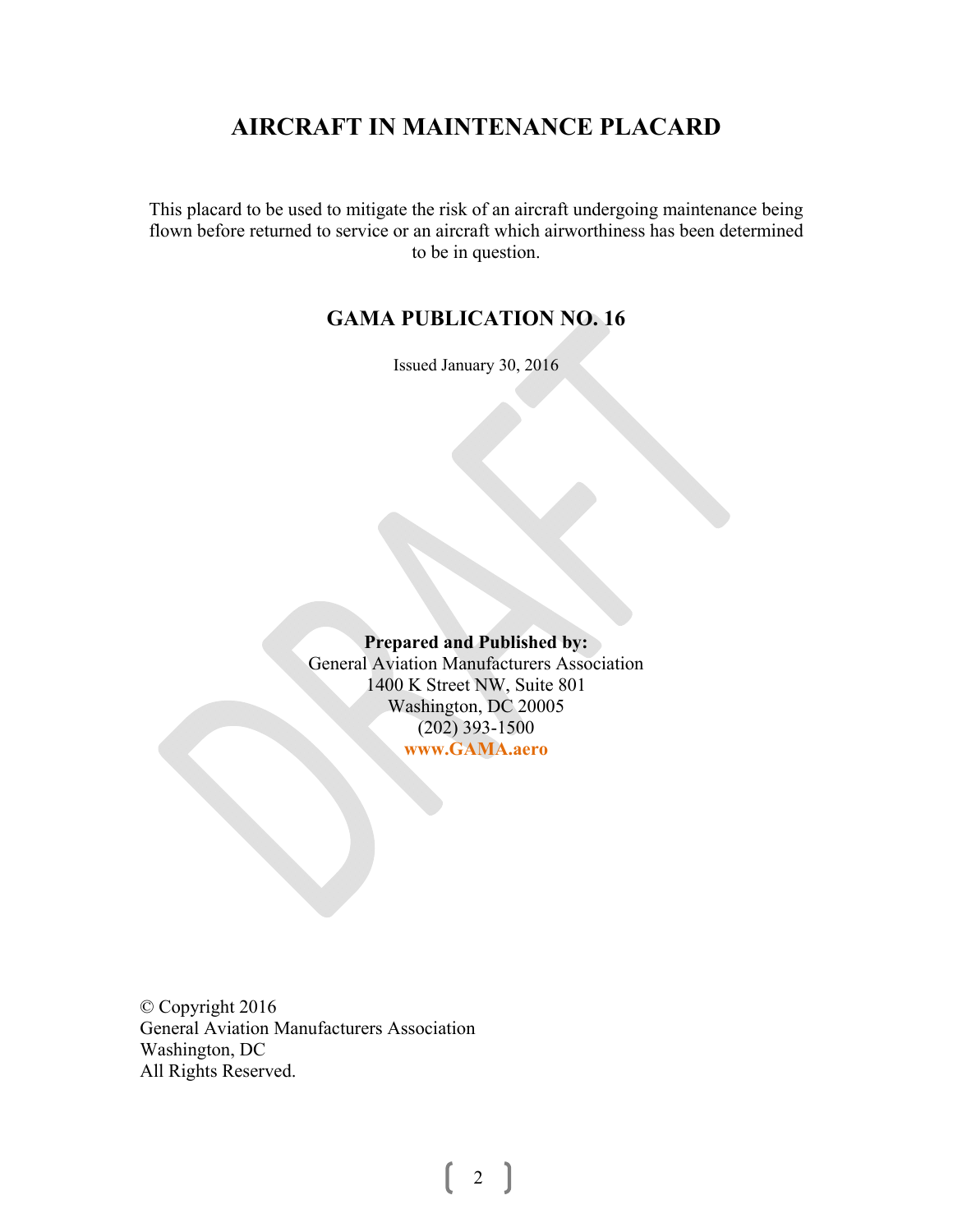#### **1.1 Problem**

Aircraft being operated by a pilot before completion of maintenance has been identified as a surprisingly common issue in general aviation aircraft accidents. Analysis conducted by the General Aviation Joint Steering Committee (GAJSC) about System Component Failure – Power Plant (SCF-PP) accidents identified a number of fatal accidents where a common problem was a pilot electing to operate a general aviation aircraft that had not been returned to service. The operation of an aircraft that was undergoing maintenance was identified as causal to the fatal accident in 3 of 70 accidents<sup>1</sup> reviewed by the SCF-PP working group.

The SCF-PP working group developed Safety Enhancement (SE) 45, titled Maintenance Placard, which purpose is to mitigate the risk of these types of fatal accident occurring. According to SE-45:

"To help prevent fatal general aviation accidents due to failure of the powerplant system, the general aviation community should develop, distribute and promote a device to be displayed in the windscreen of aircraft undergoing maintenance.

During the SCF-PP evaluation of accident data, three accidents were identified that were caused by incomplete maintenance. Even more accidents were attributed to the aircraft not being maintained for a substantial amount of time. The group determined that there needed to be a more effective way to alert the pilot and mechanic that the airplane is not currently airworthy."

#### 1.2 **Objective of the Placard**

The purpose of GAMA Publication 18 is to: "…develop a highly visible device which will alert pilots when aircraft is undergoing maintenance and/or is not airworthy."

Many organizations already use placards or notices to identify aircraft in maintenance. These organizations are encouraged to review the existing placard / notice to ensure it provides appropriate visibility of the maintenance activity being underway.

#### **1.3 Design of Placard – Common Warning Sign Features**

A general review of existing warning signs was conducted to support the development of "Aircraft in Maintenance" warning placard. It was determined that:

- − The primary colors used in warning signs are a combination of red, yellow, and black.
	- o Yellow, Example: RGB 255, 255, 0
	- o Red, Example: RGB 255, 0, 0
	- o Black, Example: RGB 0, 0, 0

 $\overline{a}$ 

- − General warnings were announced using an exclamation point ("!") symbol.
- − The prevalent warning or caution sign shape is an upward pointing triangle.

<sup>&</sup>lt;sup>1</sup> NTSB accident record SEA07FA195, ATL04LA103, and LAX02LA223